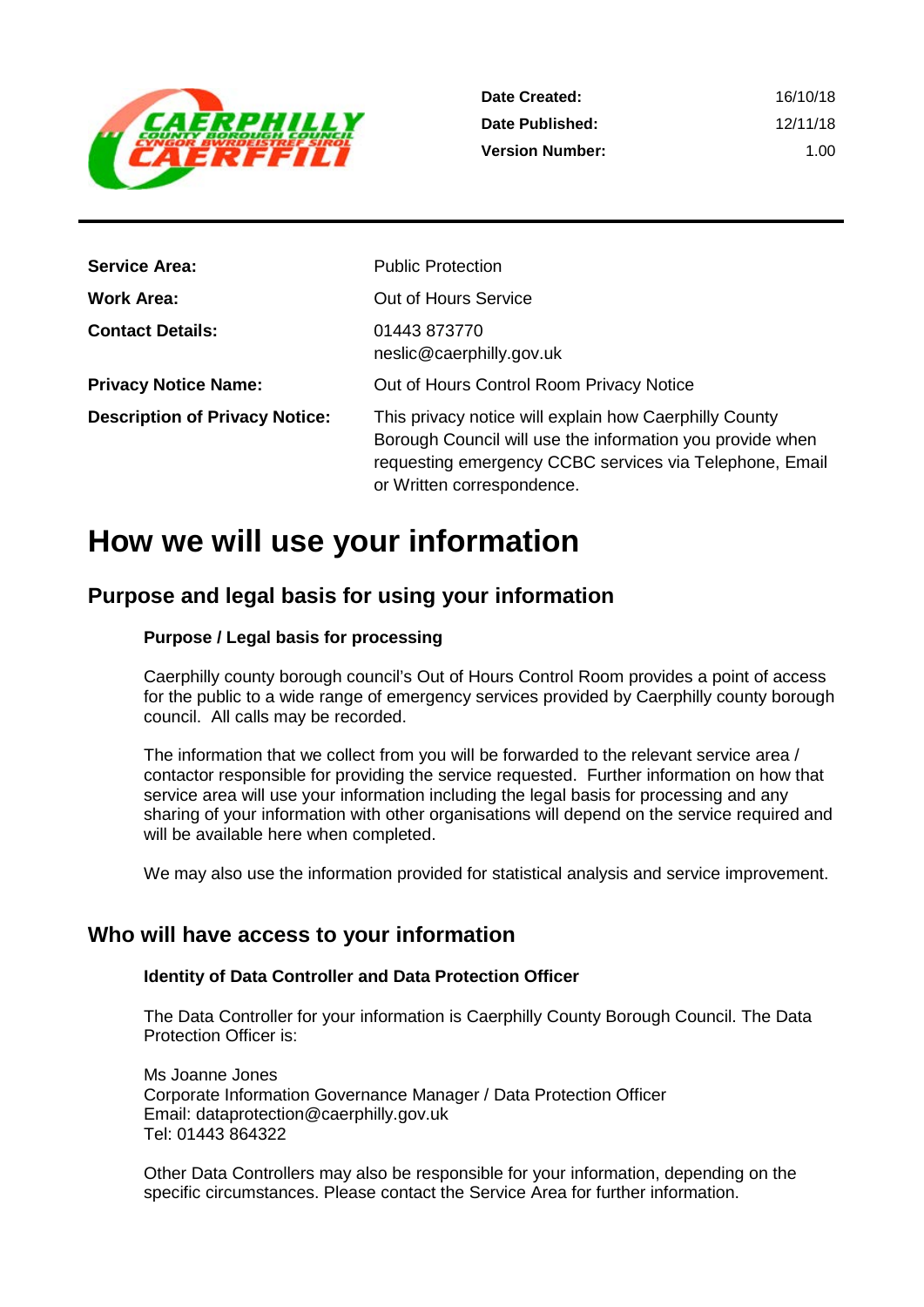### **Details of main users of your information**

Out of Hours Control Room.

Contractors or In-house workforce in provision of Emergency Out of Hours Service e.g. Environmental Health Grounds Maintenance **Housing Highways** CCBC Premises Keyholders Police

### **Requests for information**

All recorded information held by Caerphilly County Borough Council may be subject to requests under the Freedom of Information Act 2000, Environmental Information Regulations 2004 and the General Data Protection Regulations 2016.

If the information you provide is subject to such a request, where possible Caerphilly County Borough Council will consult with you on its release. If you object to the release of your information we will withhold your information if the relevant legislation allows.

## **How long will we retain your information**

#### **Details of retention period**

How long Caerphilly County Borough Council retains information is determined through statutory requirements or best practice.

Out of Hours Control Room will retain information for 7 years in line with the Public Protection Data Retention Policy.

Call recordings may be retained for a minimum of 12 months but will be deleted after 24 months, unless they have been retained for a specific purpose.

Please click on the relevant link provided above for further details on how long the relevant service will retain your information.

## **Your Rights (Inc Complaints Procedure)**

#### **Your rights under the General Data Protection Regulations 2016 and Data Protection Act 2018**

Data Protection gives data subjects (those who the information is about) a number of rights:

- The right of subject access Application forms for this process are available on our website: [SAR Form](http://www.caerphilly.gov.uk/CaerphillyDocs/Council-and-democracy/sar_form.aspx)
- The right to be informed
- The right of rectification
- The right to erasure
- The right to restrict processing
- The right to object
- The right to data portability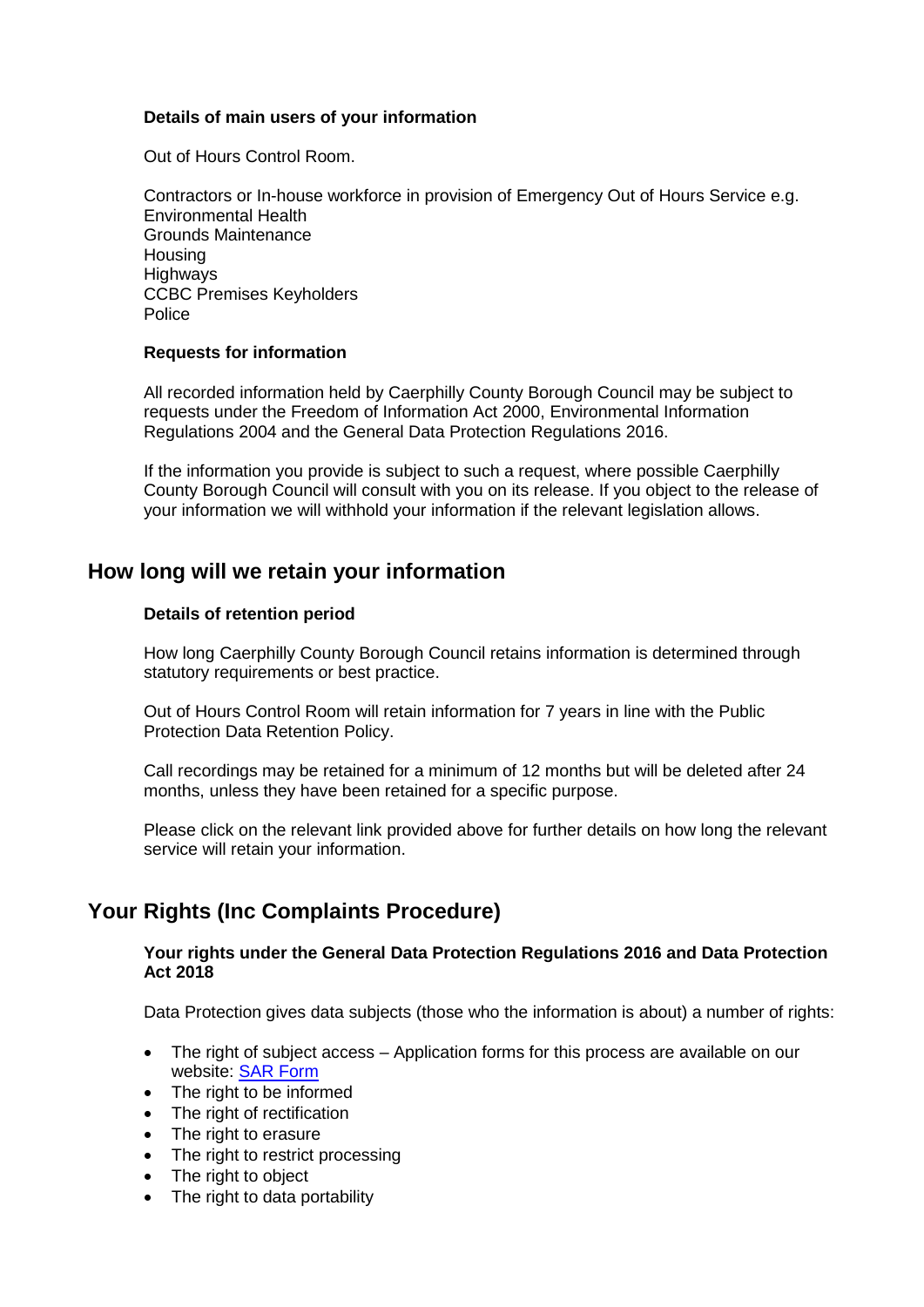• Rights in relation to automated decision making and profiling.

Further information on your rights is available from: [www.ico.org.uk.](http://www.ico.org.uk/)

To enact your rights please contact the service area detailed on the top of this form.

## **Complaints Procedure**

If you are unhappy with the way that Caerphilly County Borough Council has handled your request / information, you have the right of complaint. Please contact the Service Area detailed at the top of this document outlining your issues.

If you remain unhappy you also have a right of complaint to the Information Commissioner's Office. Please follow this link for further information on the complaints process.

[www.caerphilly.gov.uk/My-Council/Data-protection-and-freedom-of-information/Questions](http://www.caerphilly.gov.uk/My-Council/Data-protection-and-freedom-of-information/Questions-and-complaints)[and-complaints](http://www.caerphilly.gov.uk/My-Council/Data-protection-and-freedom-of-information/Questions-and-complaints)